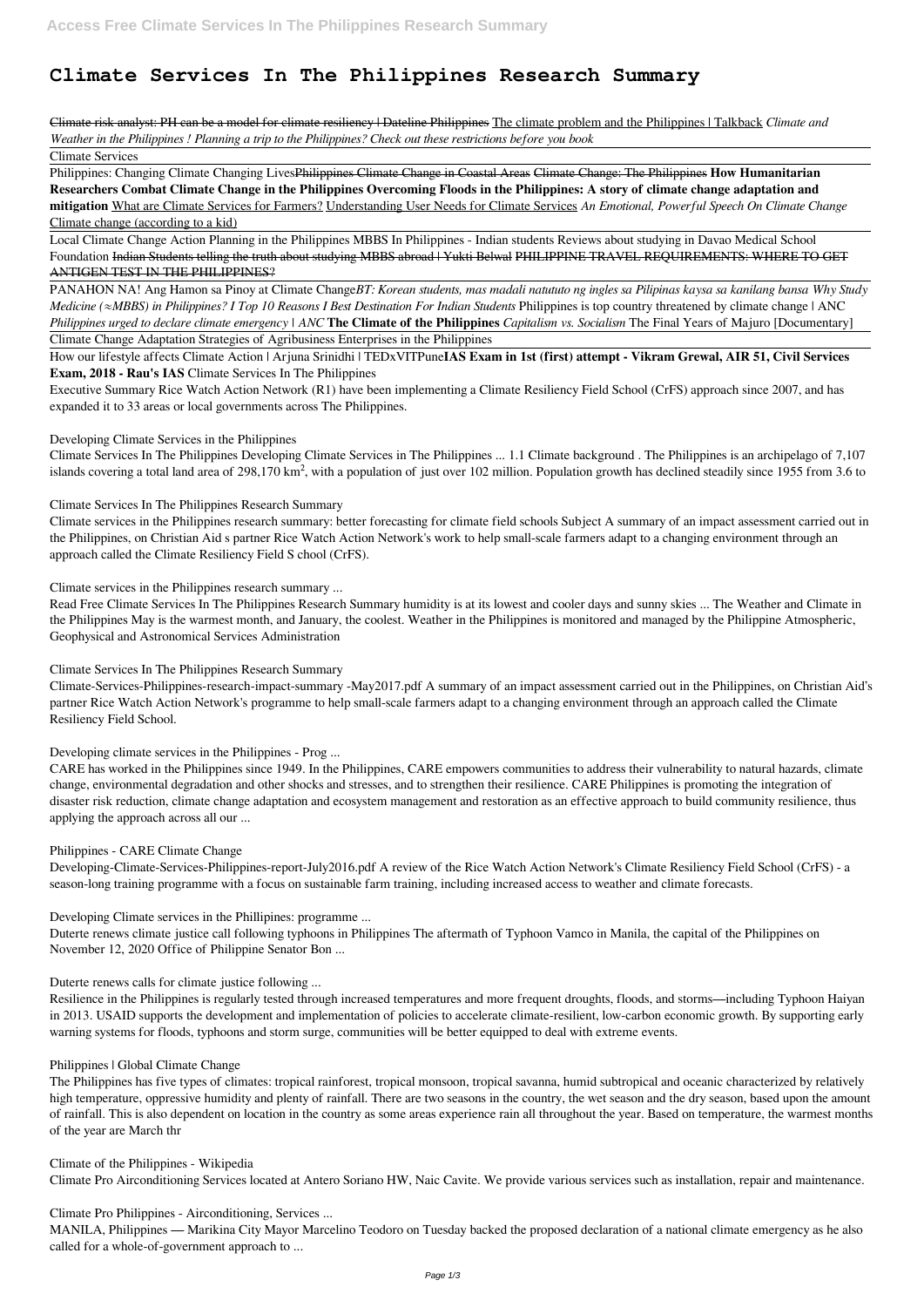## Marikina mayor backs proposal to declare national climate ...

New brochure: Inundation Monitoring Service in the Philippines. October 9, 2020. News. The European Space Agency's (ESA) Earth Observation for Sustainable Development Climate Resilience (EO4SD CR) has released a new brochure providing an overview of its work with the Asian Development Bank (ADB) where EO data was provided to improve the flood risk management related to its projects in the Philippines.

## New brochure: Inundation Monitoring Service in the Philippines

This profile provides an overview of climate risk issues in the Philippines, including how climate change will potentially impact agriculture, water, energy, coastal ecosystems, infrastructure/services and human health. The brief includes an overview and climate summary of the Philippines, as well as projected climate changes.

## Climate Risk Profile: Philippines | Global Climate Change

Philippines. Read the full assessment: Developing Climate Services in The Philippines. Increasing access to climate information services Since 2007, Christian Aid's partner Rice Watch Action Network (R1) has been helping small-scale farmers adapt to a changing environment through an approach called the Climate Resiliency

Research summary: better forecasting delivers impact for ...

In order to generate projections of temperature increase and rainfall change in the Philippines in the future, the Philippine Atmospheric, Geophysical and Astronomical Services Administration (PAGASA) used the PRECIS (Providing Regional Climates for Impact Studies) model in two time frames; 2020 and 2050.

# Climate change scenarios in the Philippines

Climate change is happening now. Evidences being seen support the fact that the change cannot simply be explained by natural variation. The most recent scientific assessments have confirmed that this warming of the climate system since the mid-20th century is most likely to be due to human activities; and thus, is due to the observed increase in greenhouse gas concentrations from human ...

### PAGASA

Climate and weather significantly affect human health, and even relatively minor changes to a country's climate can exacerbate and spread disease and multiply deaths. Worse, extreme weather events can greatly undermine a country's clean water and food supplies, infrastructure, health systems and social protection systems. Between 2030 and 2050, climate change could result in nearly 250,000 ...

The Philippines confronts climate change | Philippines ...

Services if you're visiting, studying, working or living in Philippines. Includes information about trading with and doing business in the UK and Philippines.

Climate risk analyst: PH can be a model for climate resiliency | Dateline Philippines The climate problem and the Philippines | Talkback *Climate and Weather in the Philippines ! Planning a trip to the Philippines? Check out these restrictions before you book*

Climate Services

Philippines: Changing Climate Changing LivesPhilippines Climate Change in Coastal Areas Climate Change: The Philippines **How Humanitarian Researchers Combat Climate Change in the Philippines Overcoming Floods in the Philippines: A story of climate change adaptation and mitigation** What are Climate Services for Farmers? Understanding User Needs for Climate Services *An Emotional, Powerful Speech On Climate Change* Climate change (according to a kid)

Local Climate Change Action Planning in the Philippines MBBS In Philippines - Indian students Reviews about studying in Davao Medical School Foundation Indian Students telling the truth about studying MBBS abroad | Yukti Belwal PHILIPPINE TRAVEL REQUIREMENTS: WHERE TO GET ANTIGEN TEST IN THE PHILIPPINES?

PANAHON NA! Ang Hamon sa Pinoy at Climate Change*BT: Korean students, mas madali natututo ng ingles sa Pilipinas kaysa sa kanilang bansa Why Study Medicine* (≈*MBBS)* in Philippines? *I Top 10 Reasons I Best Destination For Indian Students* Philippines is top country threatened by climate change | ANC *Philippines urged to declare climate emergency | ANC* **The Climate of the Philippines** *Capitalism vs. Socialism* The Final Years of Majuro [Documentary] Climate Change Adaptation Strategies of Agribusiness Enterprises in the Philippines

How our lifestyle affects Climate Action | Arjuna Srinidhi | TEDxVITPune**IAS Exam in 1st (first) attempt - Vikram Grewal, AIR 51, Civil Services Exam, 2018 - Rau's IAS** Climate Services In The Philippines

Executive Summary Rice Watch Action Network (R1) have been implementing a Climate Resiliency Field School (CrFS) approach since 2007, and has expanded it to 33 areas or local governments across The Philippines.

### Developing Climate Services in the Philippines

Climate Services In The Philippines Developing Climate Services in The Philippines ... 1.1 Climate background . The Philippines is an archipelago of 7,107

islands covering a total land area of 298,170 km<sup>2</sup>, with a population of just over 102 million. Population growth has declined steadily since 1955 from 3.6 to

#### Climate Services In The Philippines Research Summary

Climate services in the Philippines research summary: better forecasting for climate field schools Subject A summary of an impact assessment carried out in the Philippines, on Christian Aid s partner Rice Watch Action Network's work to help small-scale farmers adapt to a changing environment through an approach called the Climate Resiliency Field S chool (CrFS).

Climate services in the Philippines research summary ...

Read Free Climate Services In The Philippines Research Summary humidity is at its lowest and cooler days and sunny skies ... The Weather and Climate in the Philippines May is the warmest month, and January, the coolest. Weather in the Philippines is monitored and managed by the Philippine Atmospheric, Geophysical and Astronomical Services Administration

Climate Services In The Philippines Research Summary

Climate-Services-Philippines-research-impact-summary -May2017.pdf A summary of an impact assessment carried out in the Philippines, on Christian Aid's partner Rice Watch Action Network's programme to help small-scale farmers adapt to a changing environment through an approach called the Climate Resiliency Field School.